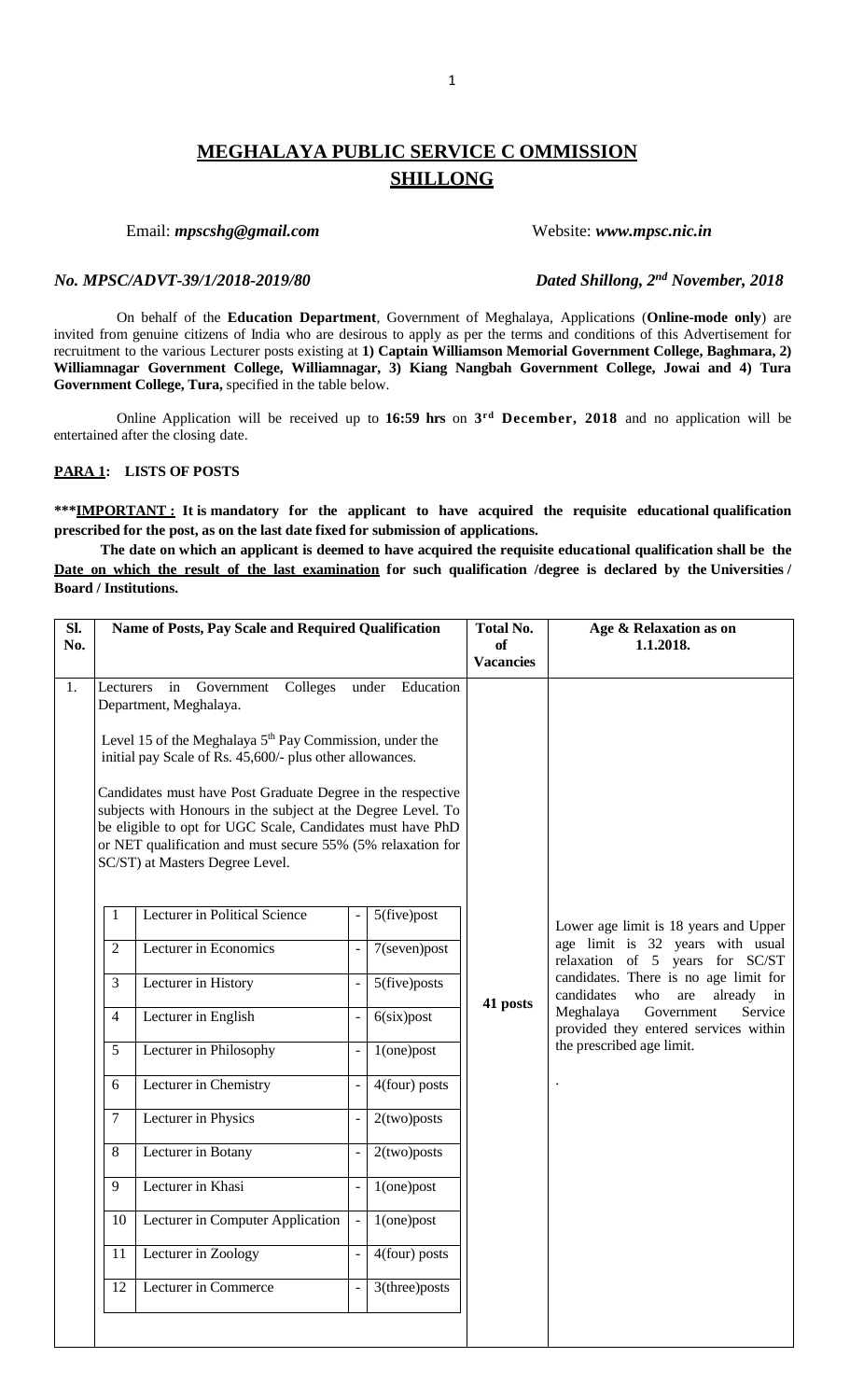| 2. | <b>Lecturer in Methodology of Teaching Physical Science</b><br>in College of Teacher Education, Rongkhon.<br>Level 15 of the Meghalaya 5 <sup>th</sup> Pay Commission, under the<br>initial pay Scale of Rs. 45,600/- plus other allowances.<br>Post Graduate Degree in Physics with minimum 55%<br>marks with Chemistry as one of the subjects at under<br>graduate level and M.Ed Degree from a recognized<br>University with minimum 55% marks<br><b>OR</b> | 01 | Upper age limit is 32 years with usual<br>relaxation of 5 years for SC/ST<br>candidates. There is no age limit for<br>candidates<br>who<br>already<br>are<br>in<br>Meghalaya<br>Government<br>Service<br>provided they entered services within<br>the prescribed age limit. |
|----|----------------------------------------------------------------------------------------------------------------------------------------------------------------------------------------------------------------------------------------------------------------------------------------------------------------------------------------------------------------------------------------------------------------------------------------------------------------|----|-----------------------------------------------------------------------------------------------------------------------------------------------------------------------------------------------------------------------------------------------------------------------------|
|    | Post Graduate Degree in Chemistry with minimum 55%<br>marks with Physics as one of the subjects at under<br>graduate level and M.Ed Degree from a recognized<br>University with minimum 55% marks                                                                                                                                                                                                                                                              |    |                                                                                                                                                                                                                                                                             |
| 3. | Lecturer in Methodology of Teaching Life Science in<br><b>College of Teacher Education, Rongkhon</b>                                                                                                                                                                                                                                                                                                                                                           | 01 | Upper age limit is 32 years with usual<br>relaxation of 5 years for SC/ST<br>candidates. There is no age limit for<br>candidates<br>who<br>already<br>are<br>in                                                                                                             |
|    | Level 15 of the Meghalaya 5 <sup>th</sup> Pay Commission, under the<br>initial pay Scale of Rs. 45,600/- plus other allowances.                                                                                                                                                                                                                                                                                                                                |    | Meghalaya<br>Government<br>Service<br>provided they entered services within<br>the prescribed age limit.                                                                                                                                                                    |
|    | Post Graduate Degree in Zoology with minimum 55%<br>marks with Botany as one of the subject at under<br>graduate level and M.Ed Degree from a recognized<br>University with minimum 55% marks                                                                                                                                                                                                                                                                  |    |                                                                                                                                                                                                                                                                             |
|    | <b>OR</b>                                                                                                                                                                                                                                                                                                                                                                                                                                                      |    |                                                                                                                                                                                                                                                                             |
|    | Post Graduate Degree in Botany with minimum 55%<br>marks with Zoology as one of the subjects at under<br>graduate level and M.Ed Degree from a recognized<br>University with minimum 55% marks                                                                                                                                                                                                                                                                 |    |                                                                                                                                                                                                                                                                             |

**For Persons with Physical Disabilities (PWDs), age is relaxable by 10 years (15 years for SC/ST) applicable to posts where reservation is admissible to PWD's as per Government notification No. PER(AR).150/88/Pt/282, Dtd. 25th January, 2012.**

The date of birth to be accepted by the Commission is as entered in the Matriculation/Secondary School Leaving Certificate/or a Certificate recognized by an Indian University as equivalent to Matriculation or an extract from the official Registers duly Certified by the proper authority of the Board of School Education. Proof other than these, will not be accepted by the Commission.

# **PARA 3: FEE (Inclusive of Examination Fee) Non-Refundable**

Fee @ prescribed in the Table below is required to be paid through On-line mode only using the On-line payment gateway GRAS.

| <b>Post Description</b>                                                                                                                                                                                                                | <b>Amount of Fee</b> | <b>Remarks</b>                                                                     |
|----------------------------------------------------------------------------------------------------------------------------------------------------------------------------------------------------------------------------------------|----------------------|------------------------------------------------------------------------------------|
| For the post at Sl. No.1, $2 & 3$ .                                                                                                                                                                                                    | $460/-$              | Half the rate for SC/ST who<br>are permanent resident of the<br>State of Meghalaya |
| For Persons with Physical Disabilities (PWDs). Application Fee is exempted subject to furnishing of Disability<br>Certificate to the Commission. (as per Notification No. PER (AR). 150/88/Pt.I/43 Dated 29 <sup>th</sup> April, 2015. |                      |                                                                                    |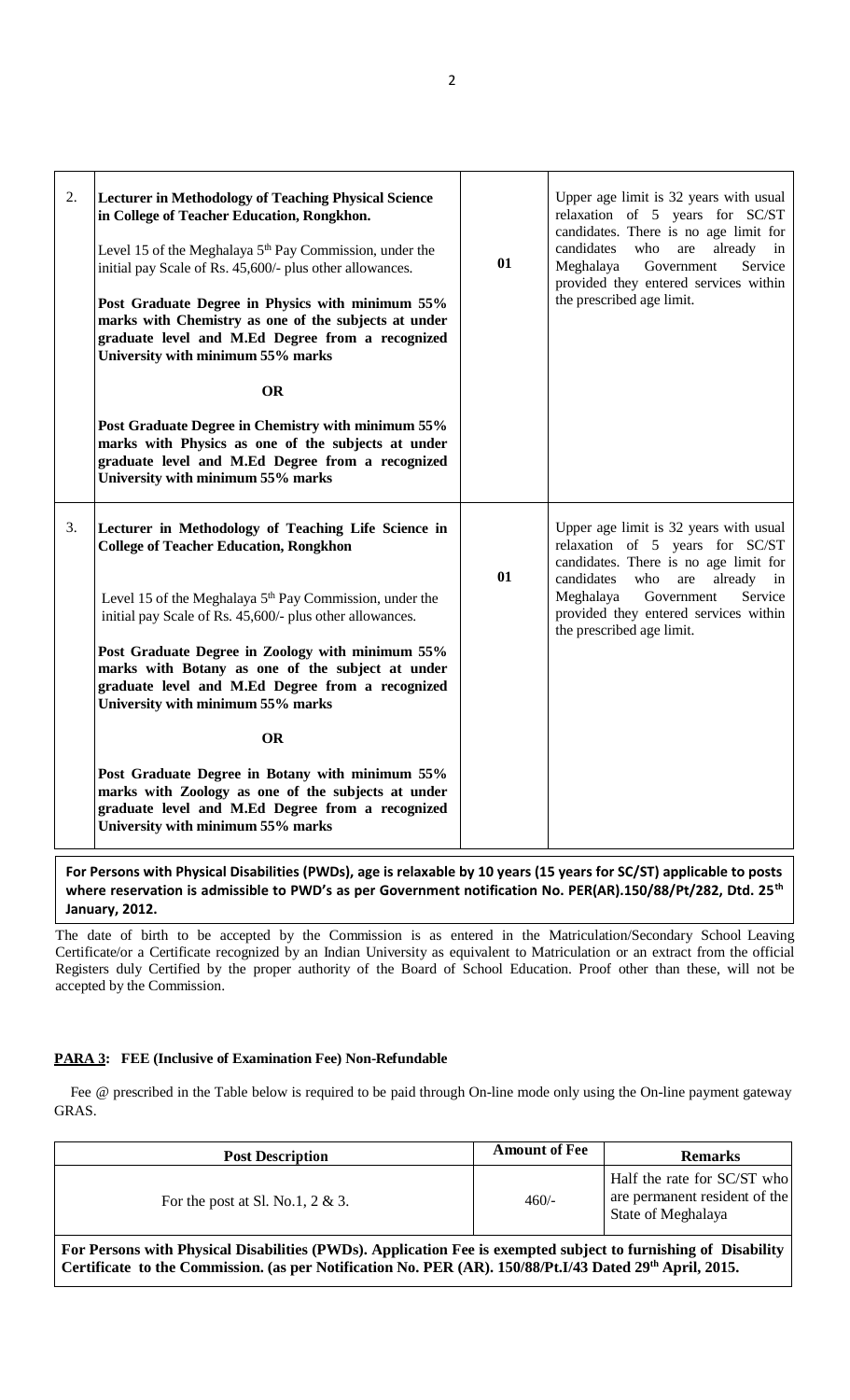# **PARA 4: SUBMISSION OF APPLICATION**

 Candidates are to apply and submit their applications through Online mode only by clicking on the **"Online Application"** icon appearing in the MPSC website viz **www.mpsc.nic.in.** Applications received through any other mode would not be accepted and summarily rejected.

For candidates applying for the first time through Online mode, a one-time registration process is required to enable them to apply against the advertised vacancies/posts. Kindly read the instructions on the web page carefully before applying. Last date for online application is **16:59 hrs on 3 rd December, 2018**.

 Candidates who have already registered with the Commission's website may log in and apply directly against the advertised vacancies/post indicated above.

### **Payment of Application Fees**

Candidates who wish to apply may pay the application fees using any one the following modes of payment only:-

(a) SBI Debit cum ATM cards/Net banking of only SBI Accounts*.*

(b) e-Challan

# **Kindly note that payments using Credit cards of any banks and also Debit cards other than SBI accounts will not be accepted by the bank.**

### **Payment via Debit cum ATM card/Net-banking:-**

Debit cum ATM cards/ Net-banking of only State Bank of India's account holders are accepted for payment of fees through this mode. Please select *e-Payment (Internet Banking including SBI Debit Card)* and to select State Bank of India in the Meghalaya Payment Portal page and proceed for payment.

#### **Cash Payment at any branch of SBI:-**

**Candidates who do not have an account with SBI may opt for Cash payments at any of the branches of SBI. For cash payments, please select** *Payment across Bank Counter.* **Fill in the required details, an eChallan will be generated. Take a printout of the eChallan and make the required payment at any branch of SBI.**

Kindly note that an additional amount in the form of Banks commission may be applicable depending upon the mode of payment.

# **The amount once deposited shall not be refundable or adjusted against any other purpose.**

 In case of any problem being faced in the processing of the online application, applicants can contact the Office of the Meghalaya Public Service Commission directly in person or e-mail at **[mpscshg@gmail.com](mailto:mpscshg@gmail.com)** along with their phone number.

#### **PARA 5: INSTRUCTIONS**

- I. Applicants are advised to apply well in advance without waiting for the closing date .
- II. Meghalaya State Government Employees will also have to apply through Online mode only. Such applicants must upload a **NO OBJECTION CERTIFICATE duly signed by the Controlling Officer** indicating also the **"Application Code"** generated by the MPSC portal **and also the "Name of Post"** applied for, in a single file either in .pdf/ .jpg or .png file extension and the file size should not exceed 1 MB and should be legible when a printout is taken. The NOC maybe uploaded by clicking on the **Upload NOC link**. The NOC must be strictly uploaded on or before the last date of receipt of applications after which the link will automatically be disabled.

**NOTE:** Candidates who wish to apply for more than one post should upload separate NOCs for each post and follow the above instructions for uploading the same.

III. Candidate must appear for Written Test/Interview at his/her own expenses.

 *Admission at all stages of the recruitment process for which the candidates are admitted by the Commission will be purely provisional and is subject to satisfying the prescribed eligibility conditions. If, on verification at any stage of the recruitment process, it is found that applicants/candidates do not fulfill any of the eligibility conditions, their candidature for the post will automatically be cancelled by the Commission without notice.*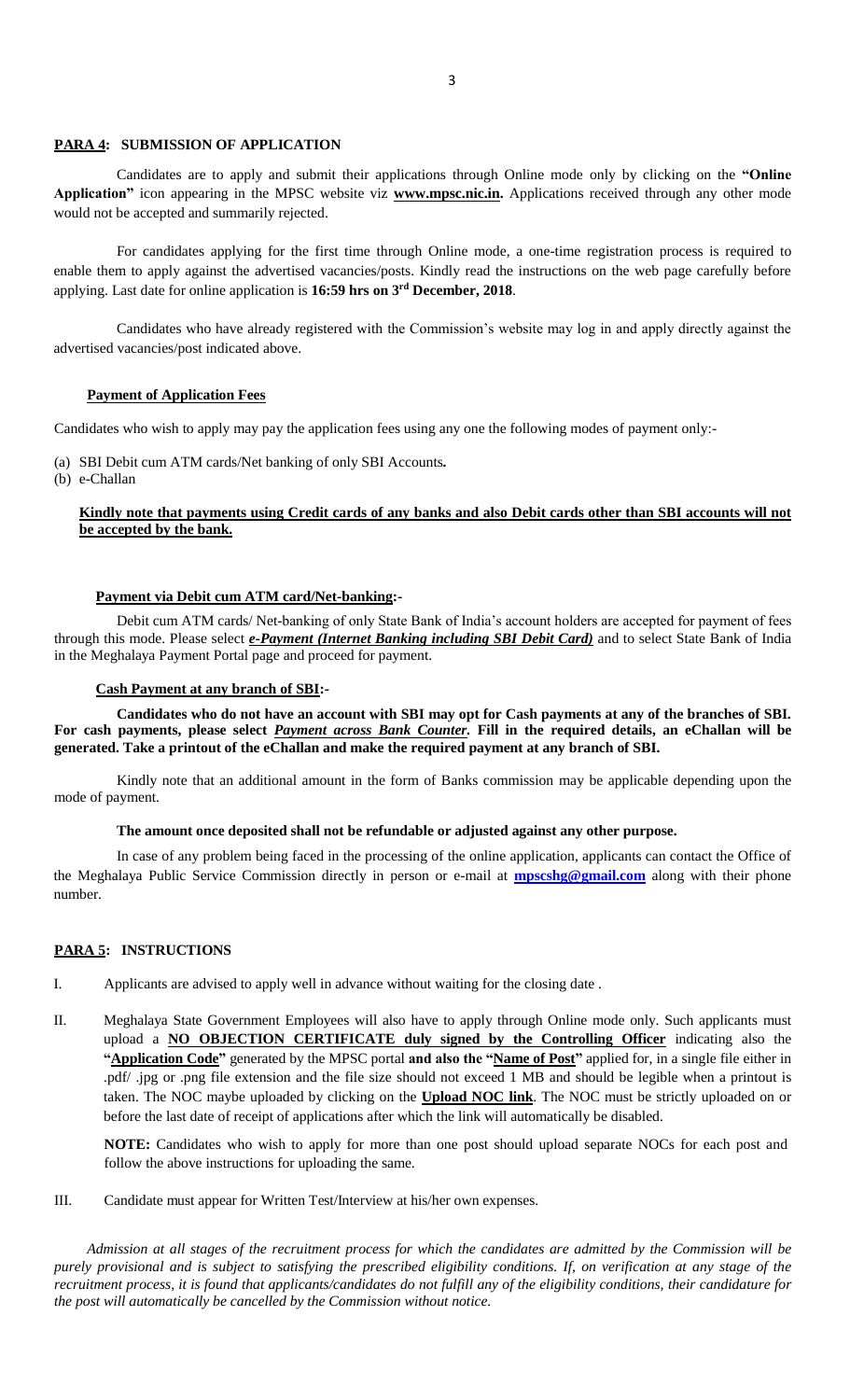#### **PARA 6: RESERVATION OF VACANCIES**

As per Reservation Policy issued by the State Government of Meghalaya.

# **PARA 7: COMMISSION'S DECISION ON ELIGIBILITY OF CANDIDATES**

Only preliminary scrutiny of the applications and other aspects will be undertaken before proceeding to the next stage of the recruitment and therefore, the acceptance of candidature will only be provisional. Candidates are advised to carefully go through the eligibility criteria prescribed for each post such as educational qualification, age, physical standards etc. and satisfy themselves that they are eligible for the posts, before applying. **After such scrutiny a "Proposed** Rejection/Ineligibility List" shall be published and hosted in the Commission's website as well as in the Notice Board of the M.P.S.C Office/Cells. A candidate is allowed 15 days time to file representation against such proposed Rejection. Original Certificates will be sought only from those candidates who qualify for the Personal Interview. If **the candidate does not furnish the original certificates to substantiate his educational qualification his/her candidature will be cancelled and the Commission's decision in this regard shall be final. Candidates who have also not fulfill the requisite qualification as on the last date of receipt of application will not be eligible to apply the posts.**

#### **PARA 8: METHOD OF SELECTION**

 The final selection/ recommendation of suitable candidates against the vacancies notified in this Advertisement shall be made by the Commission through any of the following processes.

- **1.** Typing Speed, English Composition and Stenography Test, in recruitment to post of Typist and Stenographer (All Grades) as the case may be.
- **2.** I. Written Examination (Where syllabus has been provided by concerned Department)  $\implies$  Personal Interview.
	- II. Screening Test  $\Longrightarrow$  Personal Interview
	- III. Screening Practical Test 
	Screening Practical Test  $\implies$  Personal Interview
	- IV. Preliminary Screening Test  $\Longrightarrow$  Main Examination  $\Longrightarrow$  Personal Interview
	- V. Physical Efficiency Test  $\Longrightarrow$ Preliminary Screening Test  $\Longrightarrow$ Main Examination  $\Longrightarrow$ Personal Interview.
	- VI. Any other method as may be adopted by the Commission.

# **\*\*\*\*It will be the discretion of the Commission to cancel any processes mentioned above if found that illegal/unfair means have been adopted during the conduct of the recruitment process.**

I(a)- **Written Examination**- This shall be mandatory in respect of recruitments to posts where the Service Rules has specifically prescribed the conduct of such examinations. In such cases, the subjects, syllabus, total marks and pattern of examination shall be as notified by the concerned Government Department under such Rules.

II(b)- **Screening Test**- This shall be applied /conducted by the Commission in respect of all recruitments to those posts where the method of selection/Syllabus has not been prescribed by the Service Rules. The objective of the test is to shortlist the number of eligible candidates in recruitments where the number of candidates is disproportionately large compared to the available vacancies.

III(c)- **Screening Practical Test**- This shall be applied/conducted by the Commission in respect of all recruitments to those posts where the method of Skill Test has not been prescribed by the Service Rules.

IV(d)- **Preliminary Test**- The Commission may, at its discretion, decide to hold Preliminary Test in those categories of recruitment where the number of candidates disproportionately large compared to the notified vacancies **or** may hold the Preliminary Test as per requirement in the syllabus provided by the department concerned.

V(g)- **Personal Interview**- On the result of such Screening Test/ Screening Practical Test/ Written Examination, the Commission shall call such number of candidates as it may think appropriate to appear for the Personal Interviews. The principle/policy followed is as per decision made by the Commission on 28<sup>th</sup> July, 2017 with variation from 1:10 to 1:2.5 depending on the number of posts advertised.

VI(e)- **Main Examination**- On the basis of such Preliminary Tests, the number of candidates who shall be called to appear for the Main Examination shall not be more than 10(ten) times the number of vacancies declared.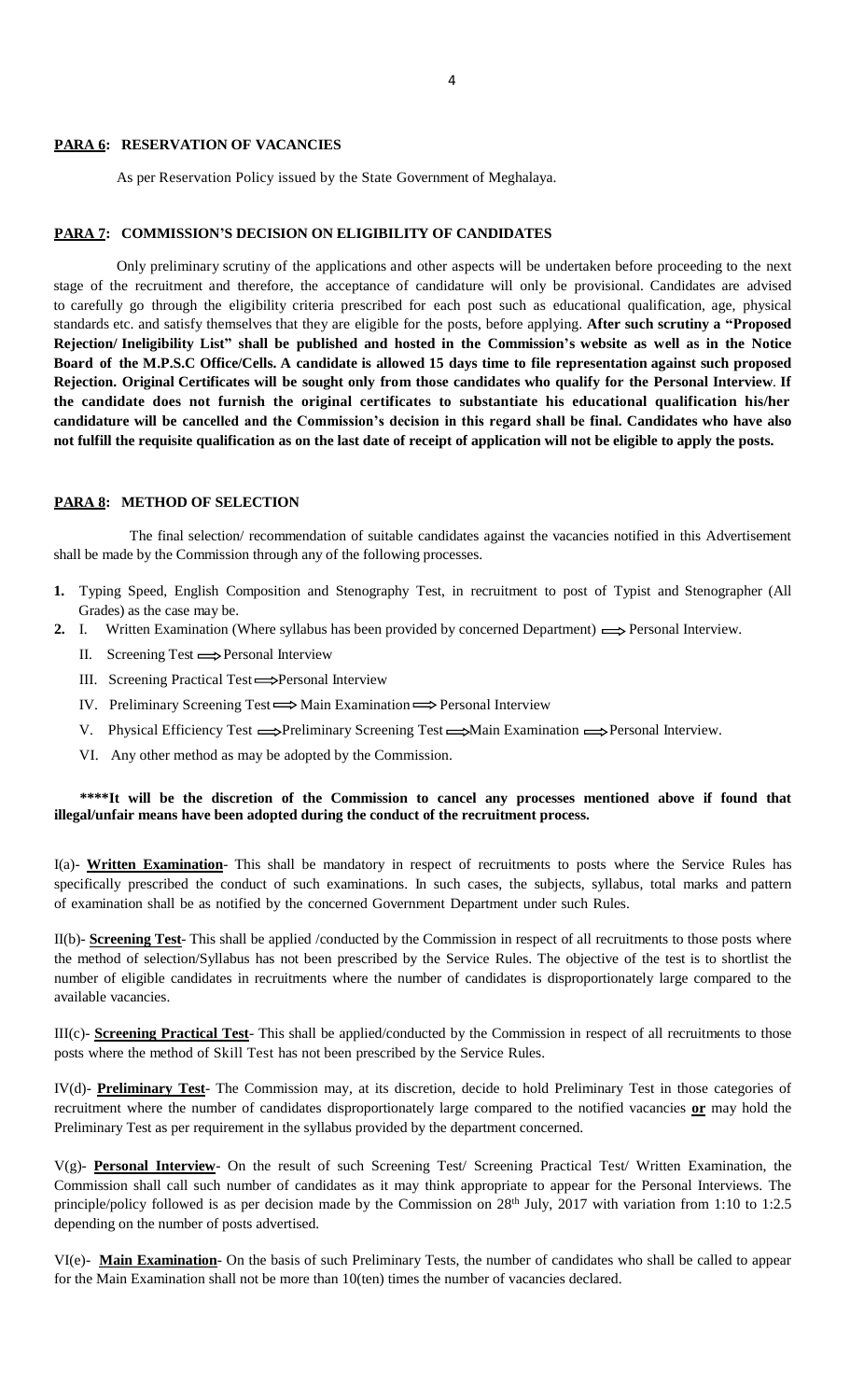VII(f)- **Physical Efficiency Test (PET)-** Wherever required and prescribed by the Service Rules shall be conducted by the Commission assisted by a Medical Board duly constituted for the purpose, in accordance with the norms/standards and such specification as prescribed under such Rules.

**\*\*\*Only candidates who have produced all the required documents in the original relating to their educational qualification, date of birth, caste, community and other certificates wherever required and prescribed by Rules will be deemed qualified to be called for Personal Interview.**

# **Multiple Choice OMR based Test-**

Screening Tests or Preliminary Screening Tests, where decided to be held, shall be Multiple Choice OMR based Tests. The subjects for the Multiple Choice OMR based Tests shall be as follows:-

- (i) **General English** Marks to be specified as per the standard and qualification for the post.
- (ii) **General Awareness & Aptitude Test** Marks to be specified as per the standard and qualification for the post .
- (iii) **Arithmetic/Mathematics** Marks to be specified as per the standard and qualification for the post for the post.
- (iv) **For Technical post** relevant subjects will be included Marks to be specified as per the standard and qualification for the post
- (v) **Any other subject to be included as per the standard and qualification for the post.**

# **Essay Type Test** –

Written Examination/Main Examination where decided to be held shall be of Essay Typed. The subjects to be notified for such essay typed examination shall be strictly as per the syllabus forwarded by concerned department for the said post.

# **PARA 9: DEBARMENT**

(a) Candidates should make sure of their eligibility for the post applied for and that the declaration made by them in the format of application regarding their eligibility is correct in all respects. Any candidate furnishing incorrect information or making false declaration regarding his/her eligibility at any stage or suppressing any information is liable TO BE DEBARRED FROM APPEARING FOR ANY OF THE EXAMINATIONS CONDUCTED BY THE COMMISSION, and summarily rejection of their candidature for this recruitment.

(b) The Commission is vested with the constitutional duty of conducting recruitment and selection as per rules duly maintaining utmost secrecy and confidentially in this process and any attempt by anyone causing or likely to cause breach of this constitutional duty in such manner or by such action as to violate or likely to violate the fair practices followed and ensured by the Commission will be sufficient cause for rendering such questionable means as ground for debarment.

(c) If any candidate is or has been found impersonating or procuring impersonation by any person or resorting to any other irregular or improper means in connection with his/her candidature for selection or obtaining support of candidature by any means, such a candidate may in addition to rendering himself/herself liable to criminal prosecution, will be liable to be debarred permanently from any exam or selection held by the Meghalaya Public Service Commission.

Secretary, Meghalaya Public Service Commission, Shillong.